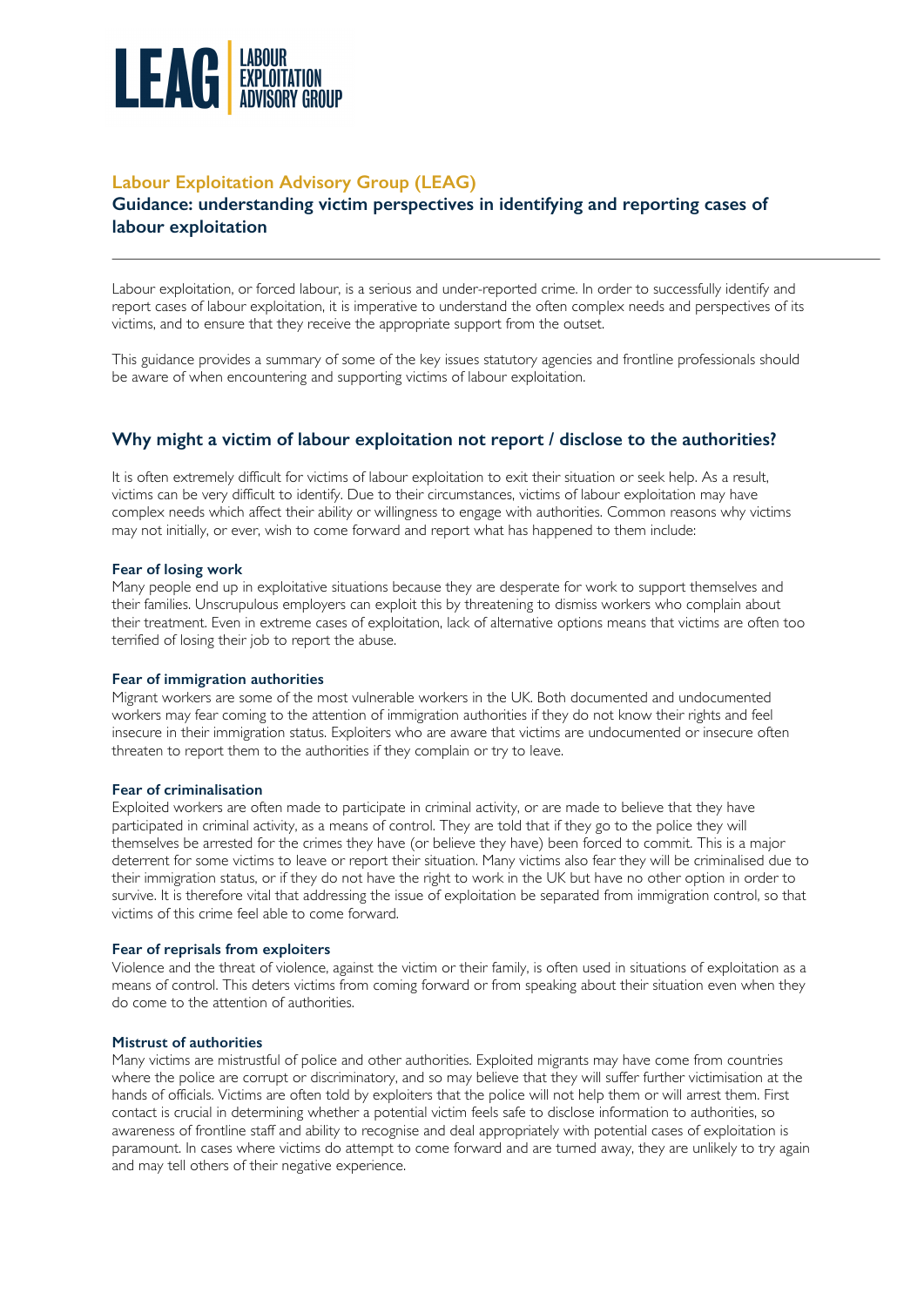## **Gender-based abuse**

Women in situations of labour exploitation can also be particularly vulnerable to other types of abuse such as sexual harassment, assault or sexual exploitation. This may add a level of control making it more difficult for victims to come forward and disclose their situation, either because they are afraid of further abuse, or because they feel unable to speak about their experiences. This may also impact upon physical and psychological health needs.

#### **Environment**

The environment in which a potential victim is asked to disclose information is crucial and could impact their decision to give information or accept support. Raids and operations to discover and remove victims from situations of exploitation can in themselves be traumatic and leave individuals confused and unsure of who to trust. If the exploiter or an intermediary is removed along with victims then their proximity may prevent victims from feeling able to disclose information about their situation. Places victims are received or places they might approach to report abuse, such as reception centres and police stations, should be made to feel safe and be equipped with the relevant information, referral pathways and translation/interpretation services for those who do not speak fluent English.

#### **Normalisation of exploitation**

Some exploited workers may not be aware that they are victims of a crime. Many migrant workers who do not know their rights may expect poorer pay and conditions or perceive their situation, however exploitative, to be better than they would have had in their country of origin.

## **What needs and priorities might affect a victim's decision making or behaviour?**

## **Survival**

For many victims of exploitation, the most immediate concern is survival. Exiting a situation of exploitation may mean losing the little money they have to support themselves and their families. Victims of labour exploitation are also often dependent upon their exploiters for food, accommodation, and access to bank accounts. Victims may therefore be reluctant or unwilling to leave their situation or, after being identified by police or other agencies, they may choose to return to their exploiters as they feel they have no other option.

#### **Health**

Victims of exploitation may have acute physical or mental health needs at the time of detection which may affect their ability or willingness to cooperate with frontline officials, or to make decisions about referrals and support options. Some people who have been exploited may have alcohol or substance dependencies, as this is sometimes used by exploiters as a means of control. Other health needs arising from living or working in poor conditions may also be a factor. Health concerns may need to be addressed before the person is able to give information or make decisions.

### **Trauma**

Many victims of exploitation may be suffering from trauma. This manifests in different ways and may not be immediately recognisable as such. Substance abuse and aggression, particularly in men, often result from traumatic experience and may be indicators of exploitation. Symptoms such as these can easily be misread, therefore specialist training may be required in order to successfully recognise and work with victims who have experienced trauma. Those who are traumatised may be unable to make important decisions immediately and may need time to consider what path is best for them.

### **Quality/appropriateness of support**

In order to keep victims of labour exploitation from further exploitation or victimisation, it is essential that appropriate support is offered immediately. If there is no alternative available, victims may feel they have no choice but to return to their exploiters. Poor quality or inappropriate accommodation is a key concern.

#### **Access to advice**

Clear, accessible advice is also key to supporting victims once they have been identified. This includes: legal advice, information about rights, and impartial information about the NRM and other support options.